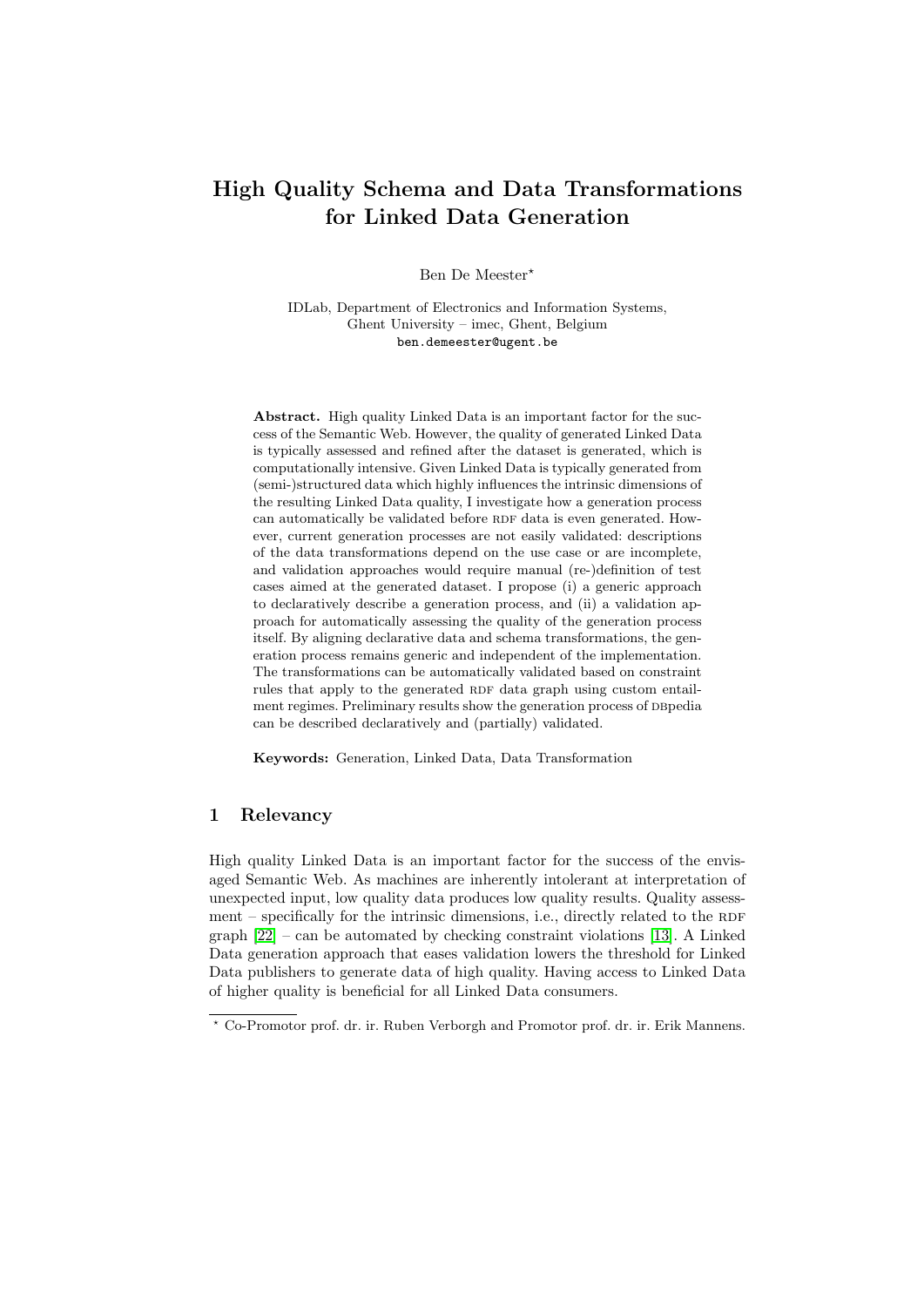## 2 Problem Statement

Assessing an entire dataset is computation and memory intensive [\[7\]](#page-7-0). However, Linked Data is typically generated from (semi-)structured data [\[7\]](#page-7-0), and this generation process highly influences the quality assessment's intrinsic dimensions of the resulting Linked Data. E.g., wrongly defined schema transformations result in violations such as entities as members of disjoint classes, and incorrect data transformations result in inaccurate values such as parsing March 8, '17 into the date  $08-03-0017$  [\[22\]](#page-8-0). Violations can be resolved in the dataset, however, the generation process that causes these violations is not improved. A new iteration of the generation process can re-introduce the same errors, and data validation needs to be re-executed. This results in duplicate work, wasted computation, and wasted time.

Problem Statement Iteratively validating generated Linked Data is computationally intensive and makes it hard to determine the root causes of quality violations.

The earlier a dataset's quality is assessed, the better [\[7\]](#page-7-0). When validating an RDF data graph, it is not clear what the cause of a constraint violation is, e.g., whether the generation is badly modeled or the input data is inaccurate. When validating the RDF generation process instead, the assessment report points to the violating parts, which can be used to refine the transformations used in those parts. This allows identification of violations before they even occur and avoids propagation of flawed transformations, leading to many faulty triples [\[7\]](#page-7-0). Solving constraint violations on the generation level is thus more efficient and allows for iterative refinement.

## 3 Related Work

Linked Data is typically generated from (semi-)structured data, encompassing both schema and data transformations [\[18\]](#page-8-2). Schema transformations involve (re-)modeling the original data, describing how RDF terms are related, and deciding which vocabularies and ontologies to use [\[9\]](#page-7-1). Data transformations are needed to support any change in structure, representation, or content of data [\[18\]](#page-8-2), e.g., performing string transformations or computations. However, the generation process' support for data transformations is currently uncombinable, restricted, part of a use-case specific system, or coupled [\[6\]](#page-7-2). This results in generation processes including preprocessing or custom implementations.

In this section, I first give an overview of Linked Data generation approaches, and how schema and data transformations are integrated. Then, I review existing validation approaches. Focus is given to declarative generation approaches, as existing work has shown that schema transformations can be validated and improved even before the generation execution, when making use of a declarative generation process [\[7\]](#page-7-0). The declarative schema transformations specify how the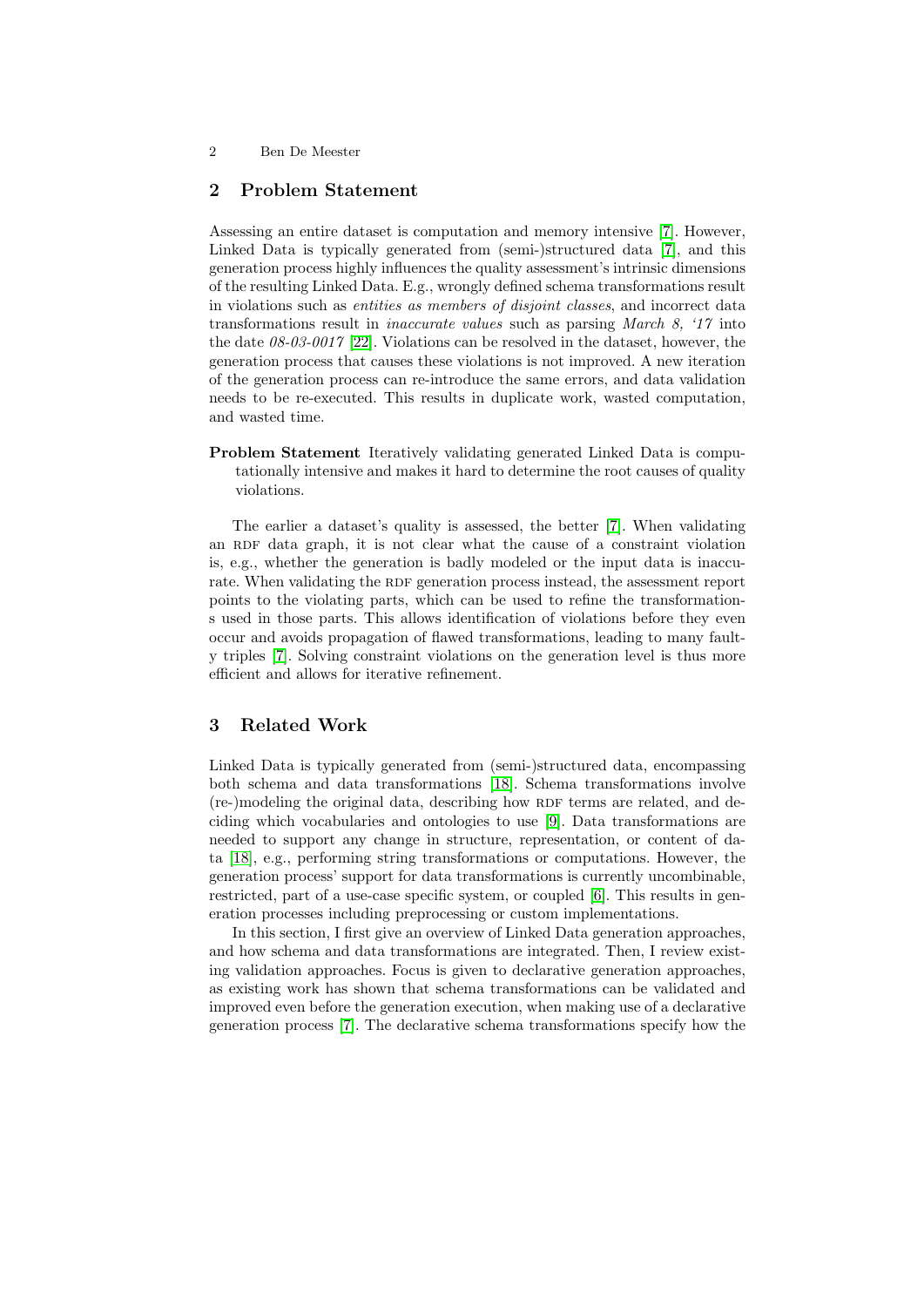dataset will be formed, thus, the assessment of schema transformations and generated RDF graph are correlated  $[7]$ . Instead of directly validating the RDF data graph, a new shape that corresponds to the declarative schema transformations currently needs to be manually (re-)defined for automatic validation.

#### 3.1 Generation Approaches

On high level, the following approaches for Linked Data generation are identified:

Hard-coded Custom tools and scripts were initially used to generate Linked Data from raw data. They incorporate directly in their implementation both the schema and data transformations, as in the case of, e.g., the DBpedia Extraction Framework (DBpedia  $EF$ ) [\[2\]](#page-7-3). Updating the semantic annotations resulted in dedicated software development cycles to adjust the implementations [\[8\]](#page-7-4).

Case-specific Solutions such as XSLT- or XPath-based approaches were established for generating Linked Data from data originally in xml format, e.g., [\[14\]](#page-8-3). These solutions are declarative: rules are detached from the implementation that executes them, thus, the implementation does not need to be updated when the rules are updated. However, only specific data sources are supported, and the range of possible schema or data transformations is limited by the respective language or syntax potential.

Generic The RDF Mapping Language (RML)  $[8]$  – based on W3C Recommendation R2RML  $[4]$  – is a declarative language, represented in RDF, that supports schema transformations for heterogeneous (semi-)structured data sources. This solution is no longer case-specific and the Linked Data generation process is machine-processable.

Generic solutions however only support schema transformations. Data transformations are either not supported, or the range of possible data transformations is determined by the range of transformations that can be defined when the data is retrieved from the data source (pre-processing), or after the Linked Data is generated (post-processing). More customization is enabled by solutions that allow embedded scripts inside declarative schema transformations, such as using fun-ul [\[10\]](#page-7-6), or using custom sparql binding functions, such as for sparql-Generate [\[16\]](#page-8-4). These solutions however depend on their implementation, and do not provide a declarative description.

Generic data transformations Besides the aforementioned solutions that partially integrate schema and data transformations, there are Linked Data generation processes which rely on distinct systems to perform the schema and data transformations. These types of transformations cannot always be distinguished, as data transformations may affect the original schema. Their support for data transformations range from a fixed predefined set of transformations (e.g., Linked Pipes  $[11]$ ) to an embedded scripting environment (e.g., OpenRefine<sup>[1](#page-2-0)</sup>).

Declarative data transformations Different approaches emerged that define data transformations and other functionalities declaratively, e.g., Hydra [\[15\]](#page-8-5) for Web services, or VOLT [\[19\]](#page-8-6) for SPARQL. However, these declarative approaches

<span id="page-2-0"></span> $^1$  <http://openrefine.org/>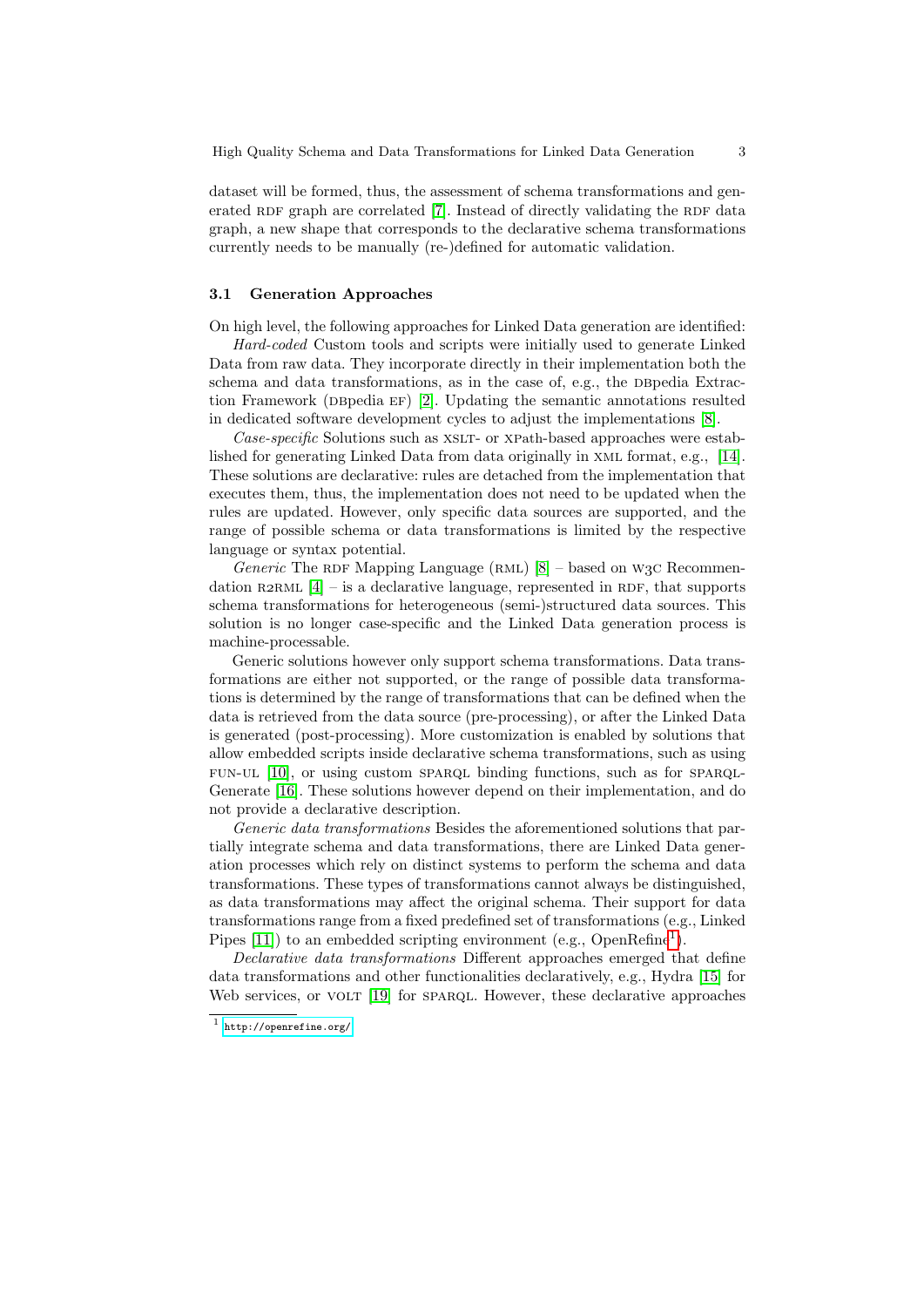focus on specific implementations and can thus only be used within their context, i.e., Hydra can only be used for Web service implementations, and VOLT only for sparql endpoint implementations. No implementation-independent declarative solution is available.

#### 3.2 Data Validation

Two approaches emerged for assessing constraint violations: (i) integrity constraints to detect violations, and (ii) query-based validation detection depending on the RDF graph's shape.

Integrity constraints Entailment regimes that are part of, e.g., RDFS and OWL, are used as integrity constraints to detect violations of an RDF graph [\[20\]](#page-8-7). However, these entailment regimes use the Open World Assumption, and assessing constraints assumes a Closed World. As such, these approaches need to redefine existing semantics. Using one standard to express both validation and reasoning is a strong point of this approach. However, this leads to ambiguity: The same formula having different meanings endangers the interoperability within the Semantic Web [\[1\]](#page-7-8).

 $Query-based$  Query-based validation approaches depend on the RDF graph's shape to detect violations. Except for approaches that use SPARQL templates, e.g., RDFUnit  $[13]$ , constraint description languages are proposed, of which  $SHA$ - $CL$  [\[12\]](#page-8-8) is a W<sub>3</sub> $C$  Recommendation. Integration with entailment is either limited or requires a separate inferencing process.

However, the combination of inferencing with shape-based validation is needed [\[3\]](#page-7-9). This allows for integration of assessing shapes and ontological constructs. When no inferencing is provided, either too few or too many violations can be returned. On the one hand, a generated resource that is member of disjoint classes might not revealed without inferencing, i.e., too few violations. On the other hand, domain and range violations could be returned, whilst inferred domains and ranges solve the violation, i.e., too many violations.

### 4 Research Question

Given the related work, we can conclude that the generation process itself cannot easily be validated: current descriptions of the data transformations of the generation processes depend on the use case or are incomplete, and validation approaches would require manual (re-)definition of test cases aimed at the generated dataset, to apply to the generation process. I thus investigate the following two research questions:

Research Question 1 How can we provide a use-case independent declarative Linked Data generation description that includes both transformations? Subquestion 1 How can we declaratively define data transformations?

Subquestion 2 How can we align these schema and data transformations?

Research Question 2 How can we automatically validate the generation description based on the constraint rules that apply to the RDF data graph without needing to manually (re-)define them?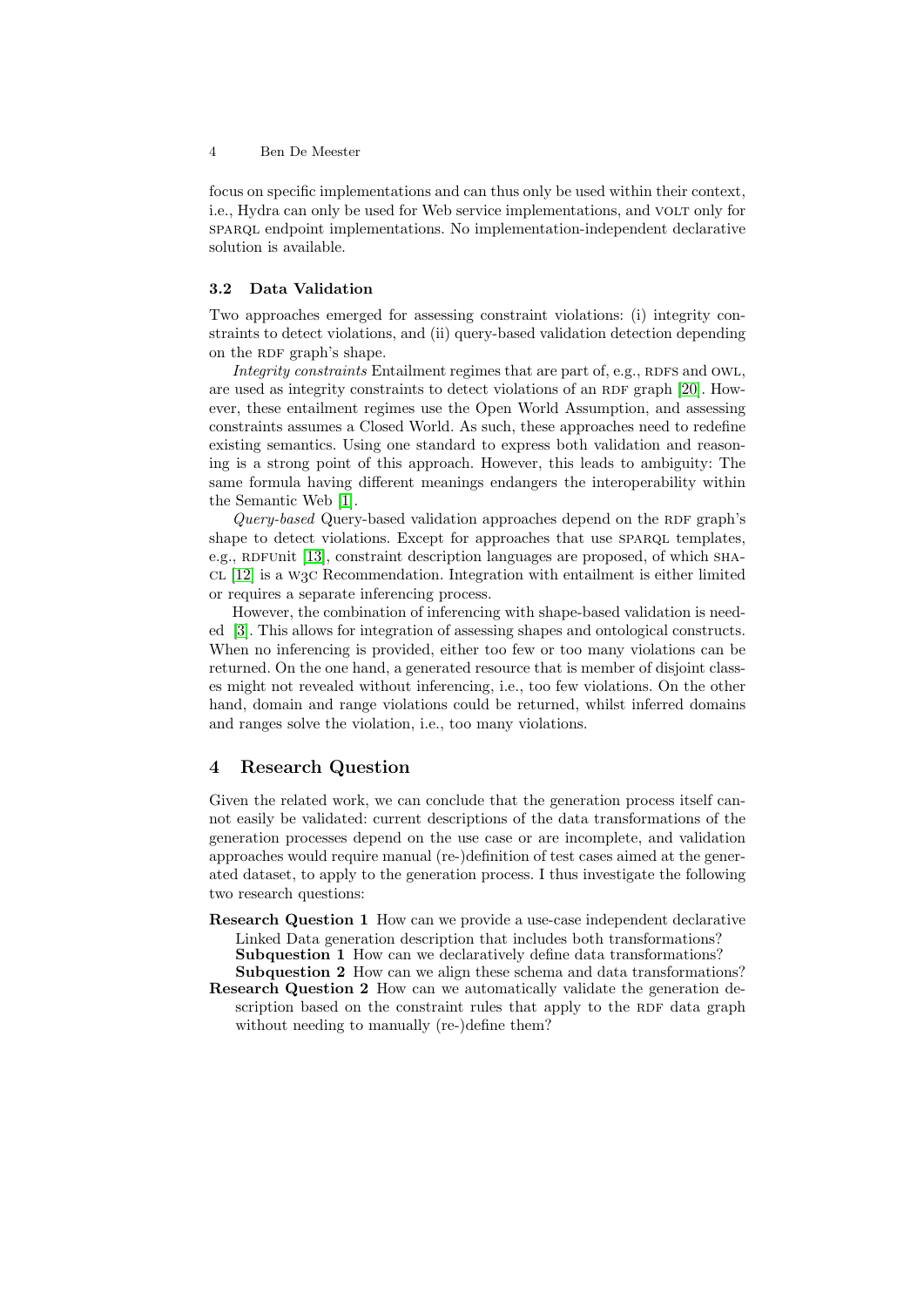#### 5 Hypotheses

The first research question handles a declaratively described generation process. When the description is machine-processable, the validation can be automated. Existing solutions handle declarative schema transformations, however, when data transformations are supported they are either not declarative, or dependent on the implementation. Hypotheses related to Research Question 1 are:

- Hypothesis 1 Declarative data transformations, independent of the implementation, are reusable across use cases and generation processes
- Hypothesis 2 Aligned declarative schema and data transformations provide a generic framework for describing Linked Data generation processes.

The second research question handles a validation approach capable of validating the generation description itself, based on the constraint descriptions of the RDF datasets. Existing works do not support data transformations and require manual redefinition of the validation shape of the generation process [\[7\]](#page-7-0). Hypotheses related to Research Question 2 are:

- Hypothesis 3 A declarative generation process containing both schema and data transformations can be automatically validated based on the RDF data graph constraint rules without needing manual redefinition.
- Hypothesis 4 Validation of a declarative generation process is more computationally efficient using custom entailment regimes than using RDFUnit and shacl. Root causes of both schema and data transformations can be found and refined before any RDF data is generated.

## 6 Approach

My approach consists of four steps, each related to one hypothesis.

1. Declarative description of functions Describing functions declaratively makes them independent of the implementation. The descriptions of these functions can be reused in other use cases and technologies, such as for describing declarative data transformations during Linked Data generation. As these functions are described in RDF, their descriptions can be validated using existing Linked Data validation approaches, e.g., when describing a birth date, it can be assessed whether the output type of the used function is in fact a date type.

2. Alignment of declarative schema and data transformations I create a declarative generation process by aligning declarative schema and data transformations, making them combinable. Thus, functions can be used as data transformations within the context of the schema transformations of the generation process. However, as the transformations are described separately, there are no interdependencies. The schema transformation descriptions do not necessarily depend on the data transformation descriptions and vice versa. The generation process can now be entirely described declaratively in RDF: the *generation graph*. This generation graph can thus be validated using existing Linked Data validation approaches.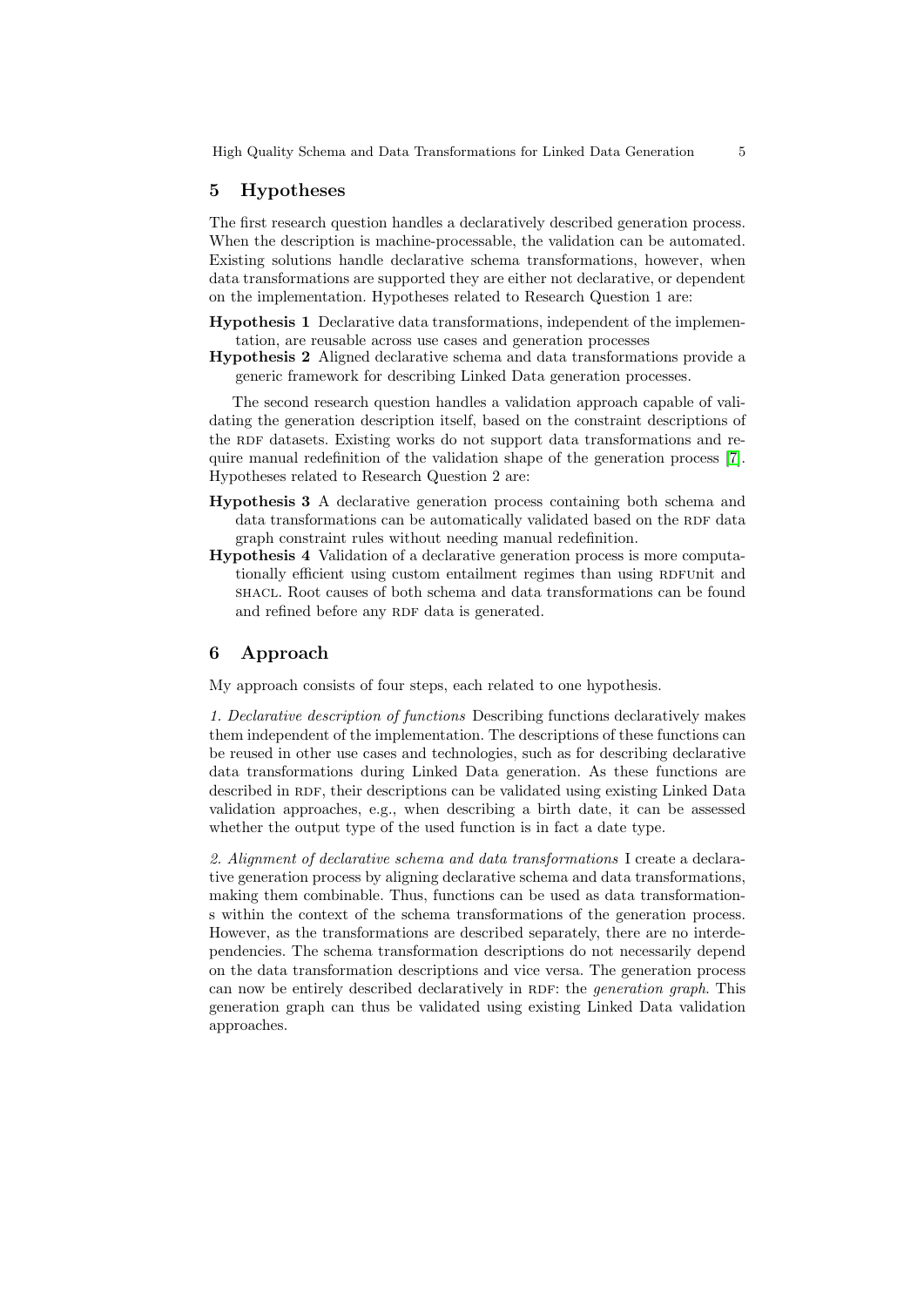#### 6 Ben De Meester

3. Creation of a validation approach handling custom entailment regimes Custom entailment regimes can describe how to rewrite RDF data graph validation rules into RDF generation graph validation rules, without needing to manually (re-)define them. For example, when a validation rule defines that every resource of class [schema:Person](http://schema.org/Person) should have a [schema:birthDate](http://schema.org/birthDate) defined, it can be inferred that whenever a resource of class [schema:Person](http://schema.org/Person) is generated, also a predicate [schema:birthDate](http://schema.org/birthDate) and object with a valid date type should be generated. Not only does my approach allow for integration of assessing shapes and ontological constructs [\[3\]](#page-7-9), it remains independent of the language that describes the constraint rules of RDF data graphs. Existing constraint languages can be reused, and constraint rules of RDF data graphs can be automatically interpreted for the generation process.

4. Evaluating the validation approach to the generation approach I apply this RDF generation graph containing both schema and data transformations, to realworld use cases. Validating this RDF generation graph, using constraint rules of the RDF data graph, can then be computationally compared with validating the generated dataset. Given the example of previous step: instead of validating every resource of class [schema:Person](http://schema.org/Person) of the data graph, only one part of the generation graph needs to be validated, namely, the part handling the generation of resources of class [schema:Person.](http://schema.org/Person) The latter is thus assumed more computationally efficient.

## 7 Evaluation Plan

For evaluating my approach, separate from comparing to a gold standard, I investigate the generation process of a real-world use case: the DB pedia EF. This is a non-trivial generation process, taking into account both schema and data transformations. Furthermore, the DB pedia dataset is a valuable resource and quality issues have persisted over a long period of time [\[17\]](#page-8-9). Improving the generation process and the quality of the dbpedia dataset is beneficial for the Semantic Web community.

To evaluate the first hypothesis, declarative functions are functionally evaluated by the means of real-world use cases to (a) be able to apply the same descriptions to multiple implementations, and (b) describe existing implementations declaratively.

The second hypothesis – alignment of declarative schema and data transformations – is evaluated by providing complete executable declarative descriptions of existing Linked Data generation processes, namely, the DB pedia generation process. Completeness and correctness of the generation description with respect to the original generation process is measured by comparing the generated triples, and performance of the declarative generation process is compared with the DB pedia EF in terms of processing speed.

For the third hypothesis – applying the validation approach to the generation approach  $-$  I compare my approach to RDFUnit [\[13\]](#page-8-1) and SHACL processors [\[12\]](#page-8-8). I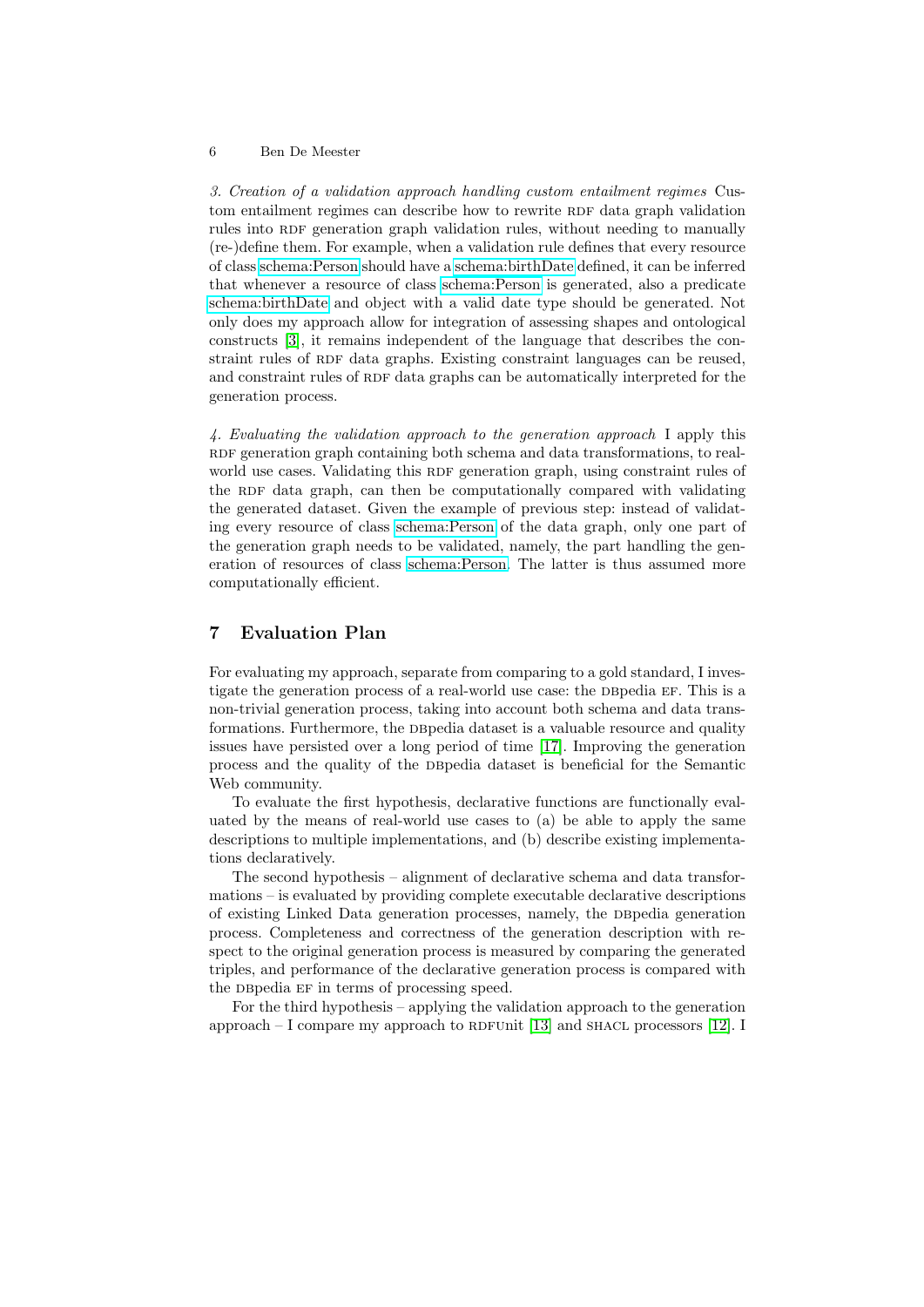High Quality Schema and Data Transformations for Linked Data Generation 7

compare functionalities, namely, with the inclusion of custom validation regimes, whilst performance should be at least comparable for small datasets. Then, I create a golden standard, describing generation processes that are capable of generating the Linked Data as used by the SHACL test suite<sup>[2](#page-6-0)</sup>. By successfully applying the shacl test suite to this golden standard, I functionally prove the third hypothesis.

For the final hypothesis I evaluate my approach by applying it to the DB pedia  $EF$ to describe, use, and validate a generation process. Comparison metrics will be completeness and correctness of the validation result, and processing speed of the validation assessment, comparing the quality assessment of the declarative description of the generation process with the quality assessment of the generated dataset.

## 8 Preliminary Results

For the first hypothesis, I proposed the Function Ontology (fno) [\[5\]](#page-7-10), a way to declaratively describe functions, without restricting to programming languagedependent implementations. The ontology allows for extensions, and is proposed as a possible solution for semantic applications in various domains. As evaluation, fno has been successfully applied to describe the actions of a Dockerfile [\[21\]](#page-8-10), and the extracted parsing functions that existed in the original DBpedia EF as a separate, reusable module [\[6\]](#page-7-2).

For the second hypothesis, I aligned F<sub>nO</sub> with RML [\[6\]](#page-7-2): a use-case independent declarative generation process supporting both schema and data transformations where the extraction, transformation and mapping rules execution are decou-pled [\[17\]](#page-8-9). As evaluation, I successfully applied it to the DB pedia  $EF$  [17], covering 98% completeness with comparable performance. Any part of the Linked Data generation can be reused to generate other datasets, such as the mapping and transformation rules; or the previously extracted parsing functions [\[17\]](#page-8-9).

Validating my third hypothesis is ongoing. I already showed that rule logic can cover both validation and custom entailment regimes if it is expressive enough [\[1\]](#page-7-8). Practical feasibility has been shown by providing a proof-of-concept in N3Logic which supports all RDFUnit constraint types.

## 9 Reflections

Validating declarative generation processes provides traceability of the root causes of the violations, which allows improving the generation process instead of the generated RDF graph. A more scalable and efficient approach to generate high quality Linked Data is achieved. Preliminary results have shown it is possible to declaratively describe generation processes such as the DB pedia EF including both schema and data transformations.

<span id="page-6-0"></span> $^2$  <https://w3c.github.io/data-shapes/data-shapes-test-suite/>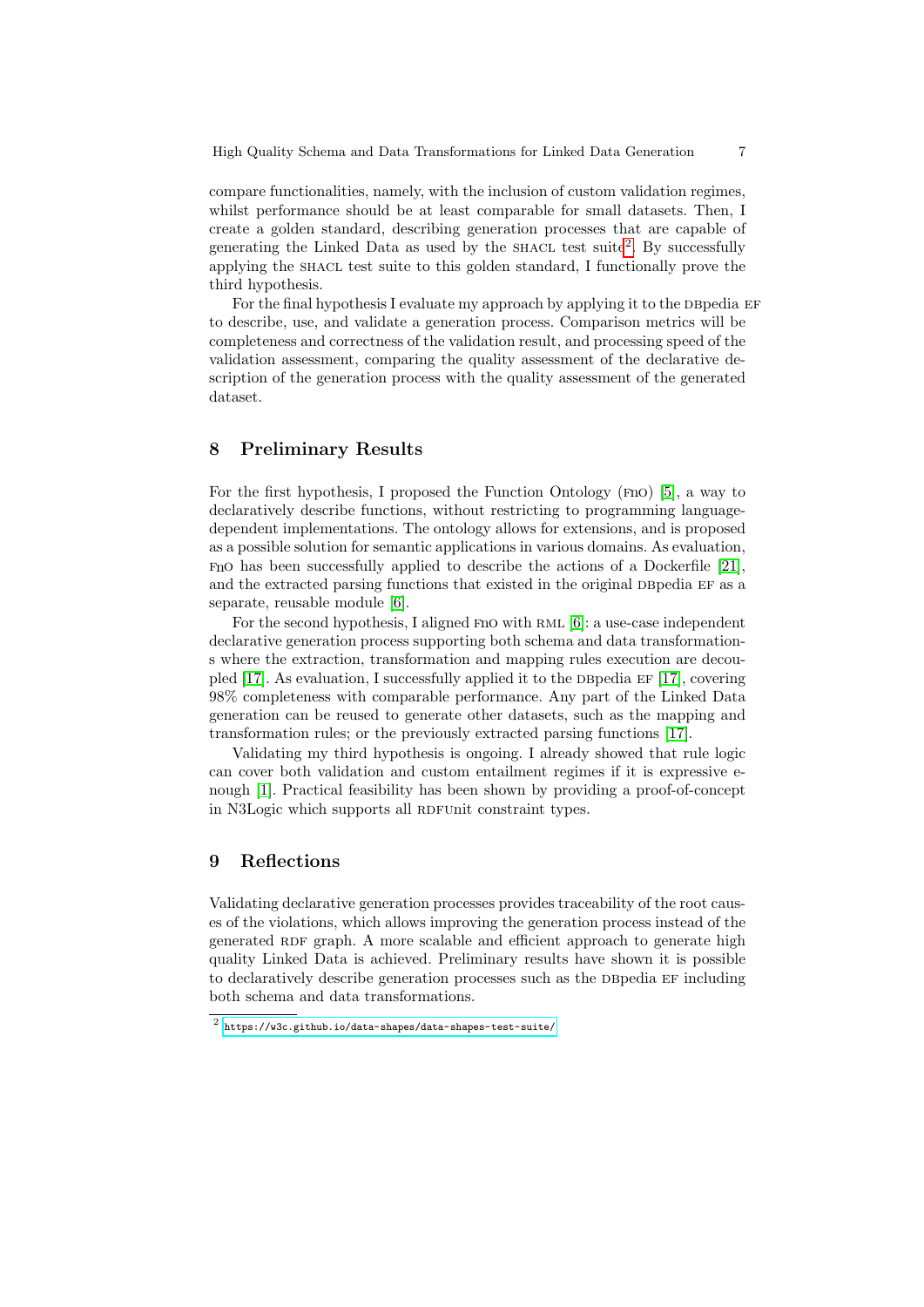Validation of the schema transformations can already be performed by manually redefining constraint rules. By enabling validation approaches to validate the generation process based on constraint rules of the RDF data graph without needing manual adjustments, we can enable a more qualitative generation process without additional effort.

My approach allows declaration and validation of the entire generation process. Each transformation can be validated, and each module is use-case and implementation independent. More granular control is given to the data modeler. Linked Data generation is made more precise, and can be validated better, resulting in Linked Data of higher quality.

## References

- <span id="page-7-8"></span>1. Arndt, D., De Meester, B., Dimou, A., Verborgh, R., Mannens, E.: Using rule based reasoning for RDF validation. In: RuleML+RR (2017)
- <span id="page-7-3"></span>2. Auer, S., Bizer, C., Kobilarov, G., Lehmann, J., Cyganiak, R., Ives, Z.: DBpedia: A nucleus for a Web of Open Data. In: The Semantic Web:  $6<sup>th</sup>$  International Semantic Web Conference,  $2<sup>nd</sup>$  Asian Semantic Web Conference, ISWC 2007 + ASWC 2007, Busan, Korea, November 11-15, 2007. Proceedings. vol. 4825, pp. 722–735. Busan, Korea (2007)
- <span id="page-7-9"></span>3. Bosch, T., Acar, E., Nolle, A., Eckert, K.: The role of reasoning for RDF validation. In: Proceedings of the 11<sup>th</sup> International Conference on Semantic Systems. pp. 33– 40 (2015)
- <span id="page-7-5"></span>4. Das, S., Sundara, S., Cyganiak, R.: R2RML: RDB to RDF Mapping Language. Working group recommendation, World Wide Web Consortium (W3C) (Sep 2012), <http://www.w3.org/TR/r2rml/>
- <span id="page-7-10"></span>5. De Meester, B., Dimou, A., Verborgh, R., Mannens, E., Van de Walle, R.: An Ontology to Semantically Declare and Describe Functions. In: The Semantic Web: ESWC 2016 Satellite Events, Heraklion, Crete, Greece, May 29 – June 2, 2016, Revised Selected Papers. vol. 9989, pp. 46–49 (Oct 2016)
- <span id="page-7-2"></span>6. De Meester, B., Maroy, W., Dimou, A., Verborgh, R., Mannens, E.: Declarative data transformations for Linked Data generation: the case of DBpedia. In: Proceedings of the  $14^{\text{th}}$  ESWC. pp. 33-48 (May 2017)
- <span id="page-7-0"></span>7. Dimou, A., Kontokostas, D., Freudenberg, M., Verborgh, R., Lehmann, J., Mannens, E., Hellmann, S., Van de Walle, R.: Assessing and refining mappings to RDF to improve dataset quality. In: The Semantic Web – ISWC 2015. vol. 9367, pp. 133–149. Bethlehem, PA, USA (Oct 2015)
- <span id="page-7-4"></span>8. Dimou, A., Vander Sande, M., Colpaert, P., Verborgh, R., Mannens, E., Van de Walle, R.: RML: A Generic Language for Integrated RDF Mappings of Heterogeneous Data. In: Proceedings of the 7<sup>th</sup> Workshop on Linked Data on the Web. vol. 1184 (2014)
- <span id="page-7-1"></span>9. Hyland, B., Atemezing, G., Villazón-Terrazas, B.: Best Practices for Publishing Linked Data. WG Note, W3C (Jan 2014), <https://www.w3.org/TR/ld-bp/>
- <span id="page-7-6"></span>10. Junior, A.C., Debruyne, C., Brennan, R., O'Sullivan, D.: An evaluation of uplift mapping languages. International Journal of Web Information Systems 13(4), 405– 424 (2017)
- <span id="page-7-7"></span>11. Klímek, J., Škoda, P., Nečaskỳ, M.: LinkedPipes ETL: Evolved Linked Data preparation. In: The Semantic Web: ESWC 2016 Satellite Events, Heraklion, Crete,

<sup>8</sup> Ben De Meester